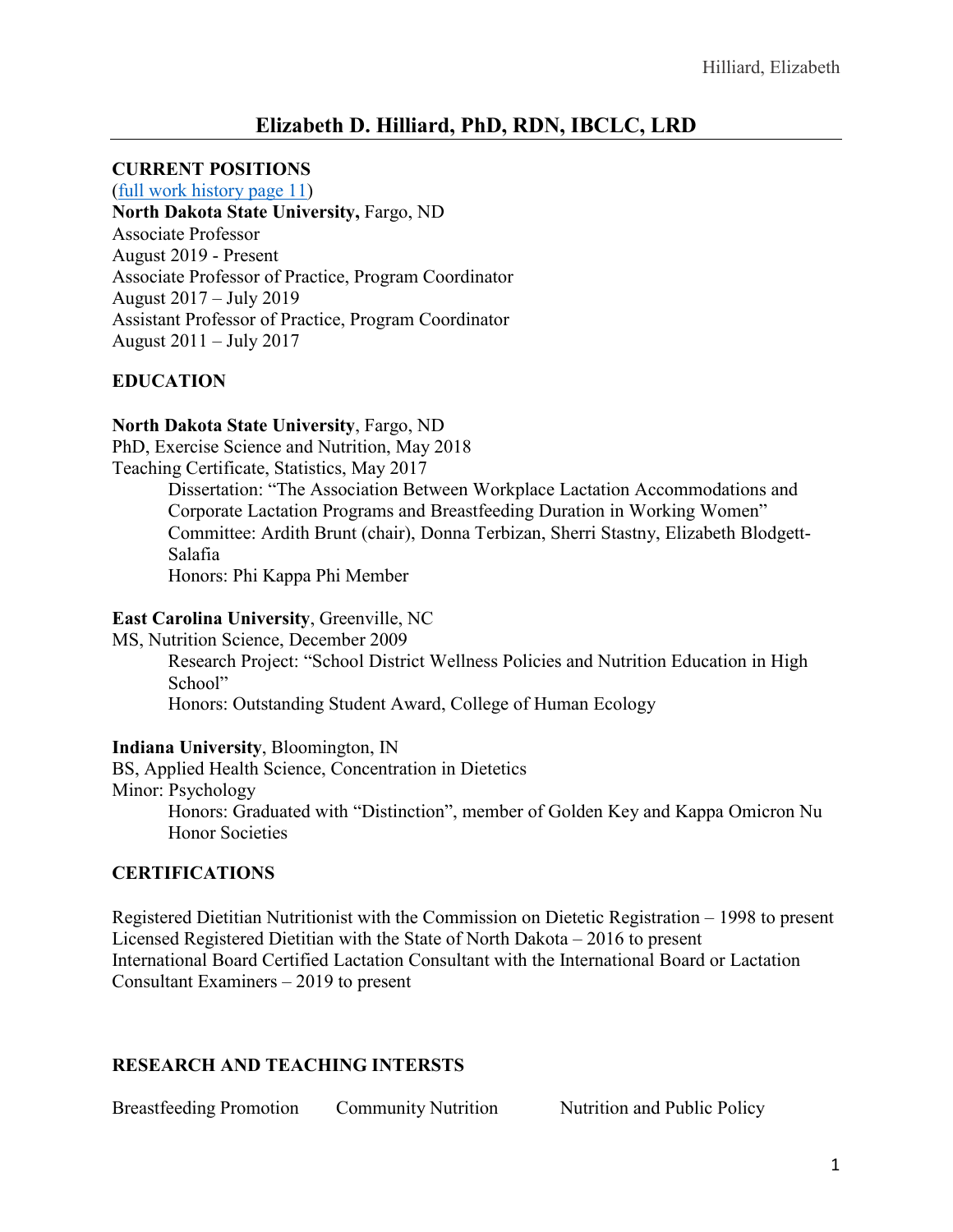Infant and Child Nutrition Nutrition Counseling Nutrition Science Public Health **Lifecycle Nutrition** Health Disparities

# **RELEVENT TEACHING EXPERIENCE**

### **North Dakota State University, Fargo, ND HNES 111: Wellness**

Taught class in person for one semester.

# **HNES 250: Nutrition Science**

Instructor since 2011. Currently teach course in person but have also taught hybrid and hyflex. Technology utilized: Zoom, Yuja lecture capture and proctoring, Respondus Lockdown Browser, Pearson MyLab, Turning Technologies in-class response system, and Blackboard.

# **HNES 251: Nutrition, Growth and Development**

Instructor since 2012. Currently teach course in person but have also taught hybrid and hyflex. Technology utilized: Zoom, Yuja lecture capture and proctoring, Respondus Lockdown Browser, Pearson MyLab, Turning Technologies in-class response system, and Blackboard.

# **HNES 291: Seminar in Dietetics**

Taught course from 2012 - 2019

# **HNES 400: Interprofessional Healthcare Education**

Taught course from 2016-2018 with 3 instructors from other healthcare disciplines in flipped classroom format.

# **HNES 442/642: Community Health and Nutrition Education**

Instructor since 2011. Currently teach course in person but have also taught hybrid and hyflex. Technology utilized: Zoom, Yuja lecture capture and proctoring, Respondus Lockdown Browser, Pearson MyLab, Turning Technologies in-class response system, and Blackboard.

# **HNES 460: Foodservice Systems Management II**

Taught course from 2016 – 2018.

### **HNES 726: Nutrition and Wellness**

Instructor since 2021. Designed course to be fully online with both synchronous and asynchronous options through use of Blackboard, Zoom and VoiceThread.

### **HNES 754: Assessment in Nutrition and Exercise Science**

Co-instructor with faculty from Exercise Science program since 2019. Current class format is hyflex using Zoom and Blackboard but has also been taught in – person.

### **HNES 790: Graduate Seminar**

Instructor since 2021. Class is taught in person and hyflex using Zoom and Blackboard.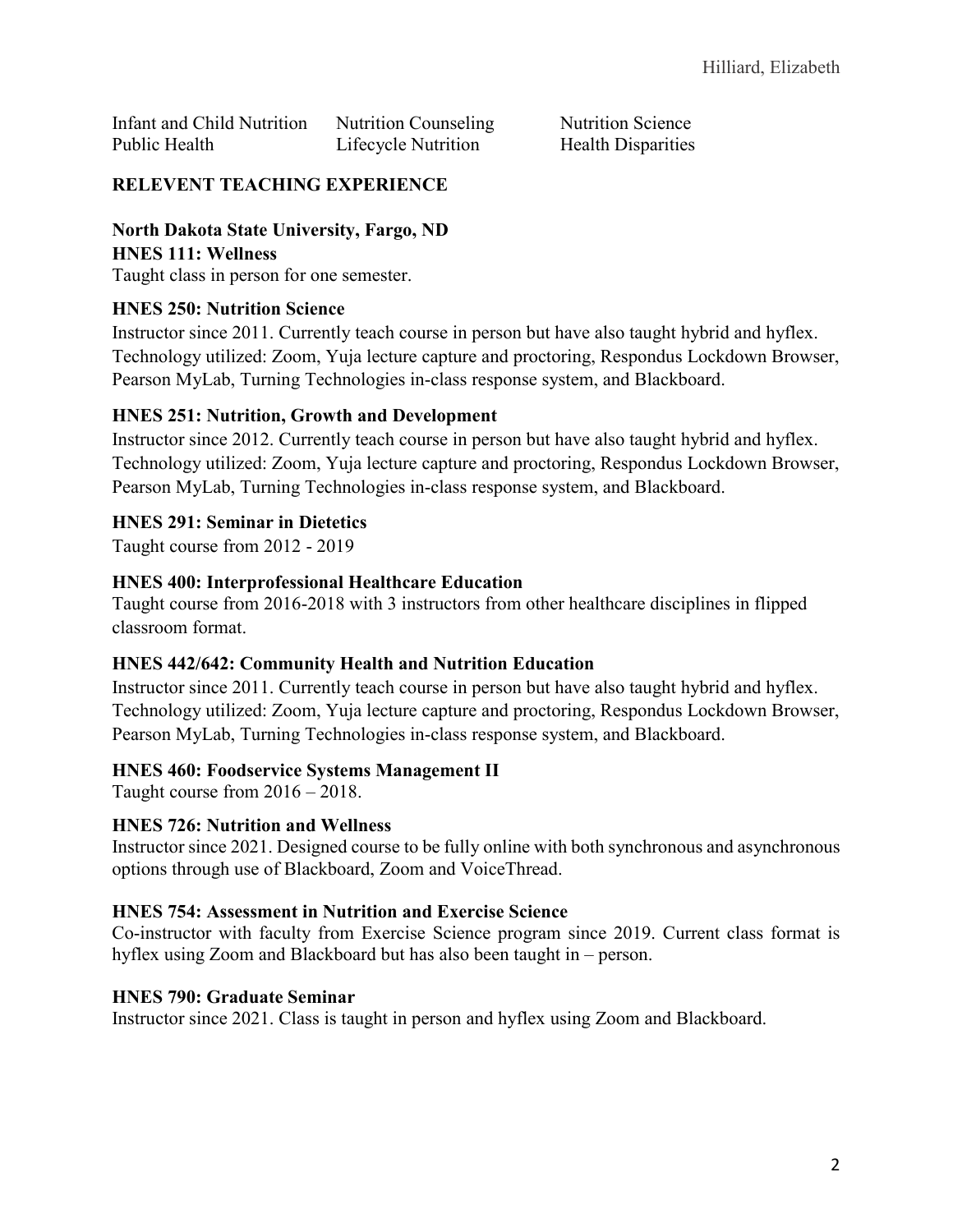### **REFERRED PUBLICATIONS**

### **Manuscripts**

- **Hilliard, E.,** Westrom, S., Klein, B. (2021). Breastfeeding during COVID 19: Where did parents get their information and what were they told to do? *Clinical Lactation* (under review).
- **Hilliard, E.,** Twiss, B., Pearson, M. (2021). Discussion with Upward Bound students about perceptions of the impact of race and class on healthcare received. *Nursing Open* (under review).
- Griebel, A.K., **Hilliard, E.,** Clark, A., Cherrington, B.D., Keith, J.F. (2020). Perceptions of infant feeding practices: a cross-sectional study of Midwest and mountain west students. *Women's Health Report*, 1, 1 and 4.
- **Hilliard, E**., Schneidermann, A. (2019). Prevalence of Mother/Infant Friendly worksite designations and state laws regulating workplace breastfeeding support in the United States. *Journal of Public Health Policy*. [Accepted]. Doi: 10.1057/s41271-019-00194-1.
- **Hilliard, E**., Brunt, A. (2018). Impact of an Infant Friendly business designation. *Health Promotion Practice.* Doi.org/10.1177/1524839918807442.
- **Hilliard, E**., Yakowicz, S. (2019). Dietitians as lactation consultants: the pathways to and importance for this professional role. *Journal of the Academy of Nutrition and Dietetics*. 119 (8), 1237 – 1242.
- **Hilliard, E.**, Brunt, A., Froelich, C., Borr, M. (2018). Dietetics and nutrition students' response to grocery store training program. *Journal of Education and Training Studies (JETS),* 6(3). doi: https://doi.org/10.11114/jets.v6i3.2921.
- Hilliard, E. (2017). A Review of Worksite Lactation Accommodations: Occupational Health Professionals Can Assure Success. *Workplace Health & Safety,* 65(1), 33- 44. Doi: 10.1177/2165079916666547.
- Furhmann, S., **Hilliard, E.,** Brunt, A. Gehl, A. (2016). Frequency of Dining at Residence Halls and Intake of Fat-Soluble Vitamins among College Students. *Food & Nutrition Journal*, G116. doi:10.29011/2575-7091.100016.
- **Hilliard, E.,** Brunt, A., Stangl, C., Borr, M. (2016). Are grocery store tours capturing the right audience? Characteristics of students who volunteer to receive a grocery store tour. *Journal of Education and Training Studies (JETS*), 4 (9), 192 – 199. doi:10.1114/jets.v4i9.1720.

### **Abstracts**

**Hilliard, E**., Twiss, B., Pearson, M. (2021). How TRIO Upward Bound student describe their diet. [Abstract]. *Journal of the Academy of Nutrition and Dietetics*, 121 (9 supp), A 92.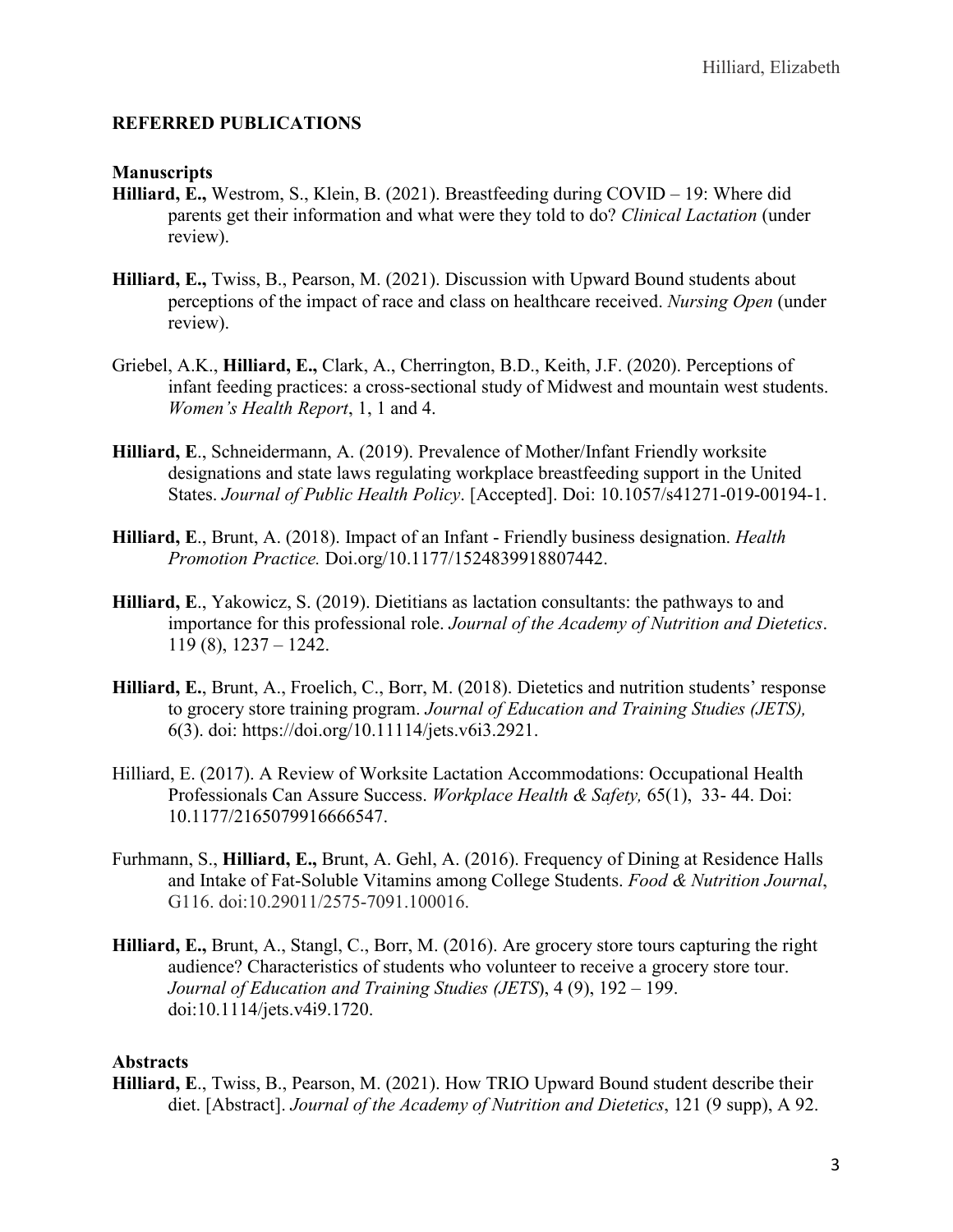- Westrom, S., **Hilliard, E**. (2021). Picky eating as a degree instead of a binary choice. [Abstract]. *Journal of the Academy of Nutrition and Dietetics*, 121 (9 supp), A59.
- Sawyer, B., Stastny, S., **Hilliard, E**., Hackney, K. (2021).cScreening for Type 1 Diabetes (T1D) success and challenges among emerging adults diagnosed with T1D with new survey. [Abstract]. *Journal of the Academy of Nutrition and Dietetics*, 121 (9 supp), A 31.
- Sawyer, B., Stastny, S., **Hilliard, E**., Hackney, K. (2021). Management of Type 1 Diabetes management among emerging adults using qualitative methods. [Abstract]. *Journal of the Academy of Nutrition and Dietetics*, 121 (9 supp), A 26.
- Westrom, S., Woods, R., **Hilliard, E**. (2020). Complimentary food acceptance and picky eating. [Abstract]. *Journal of the Academy of Nutrition and Dietetics*, 120 (9 supp 1), A77.
- Terbizan, D.J., David, S., Hackney, K.J., Stastny, S., **Hilliard, E**., Christensen, B., Rhee, Y., & Mitchell. S. (2018). Body fat differences between skinfold, impedance, and Dexa measurements. [Abstract]. *Medicine & Science in Sports & Exercise, 50(5s)* Suppl: S162.
- **Hilliard, E**., Brunt, A., Froelich, C., Borr, M. (2017). Changes in student confidence related to giving grocery store tours after participating in a store tour-training program [Abstract]. Journal of the *Academy of Nutrition and Dietetics*, 117(9), sup 1, A - 83. doi: https://doi.org/10.1016/j.jand.2017.06.047.
- Fuhrmann, S., **Hilliard, E**., Brunt, A. (2015). Fat soluble vitamin intake among college students by gender and frequency of meal consumption at college dining halls [Abstract]. *Journal of the Academy of Nutrition and Dietetics*, 115(9), sup 2, A-45. doi: https://doi.org/10.1016/j.jand.2015.06.154.
- **Hilliard, E**. (2015). Blogs: education through entertainment [Abstract]. *Journal of the Academy of Nutrition and Dietetics*, 115(9), sup 2, A-66. doi: https://doi.org/10.1016/j.jand.2015.06.154.
- **Hilliard, E.** (2015). Are Workplace Breastfeeding supports promoting increased breastfeeding suration? [Abstract]. *Journal of the Academy of Nutrition and Dietetics*, 115(9), sup 2, A-85. doi: https://doi.org/10.1016/j.jand.2015.06.154.
- **Hilliard, E.,** David, S., Hill, B. (2015). Comparison of exam completion order to grade in college students enrolled in a nutrition science class [Abstract]. *Journal of Nutrition Education and Behavior*, 47(4S), S13. doi: https://doi.org/10.1016/j.jneb.2015.04.035.
- **Hilliard, E.** (2015). Blogs: education through entertainment [Abstracts]. *Journal of Nutrition Education and Behavior*, 47(4S), S12. doi: https://doi.org/10.1016/j.jneb.2015.04.035.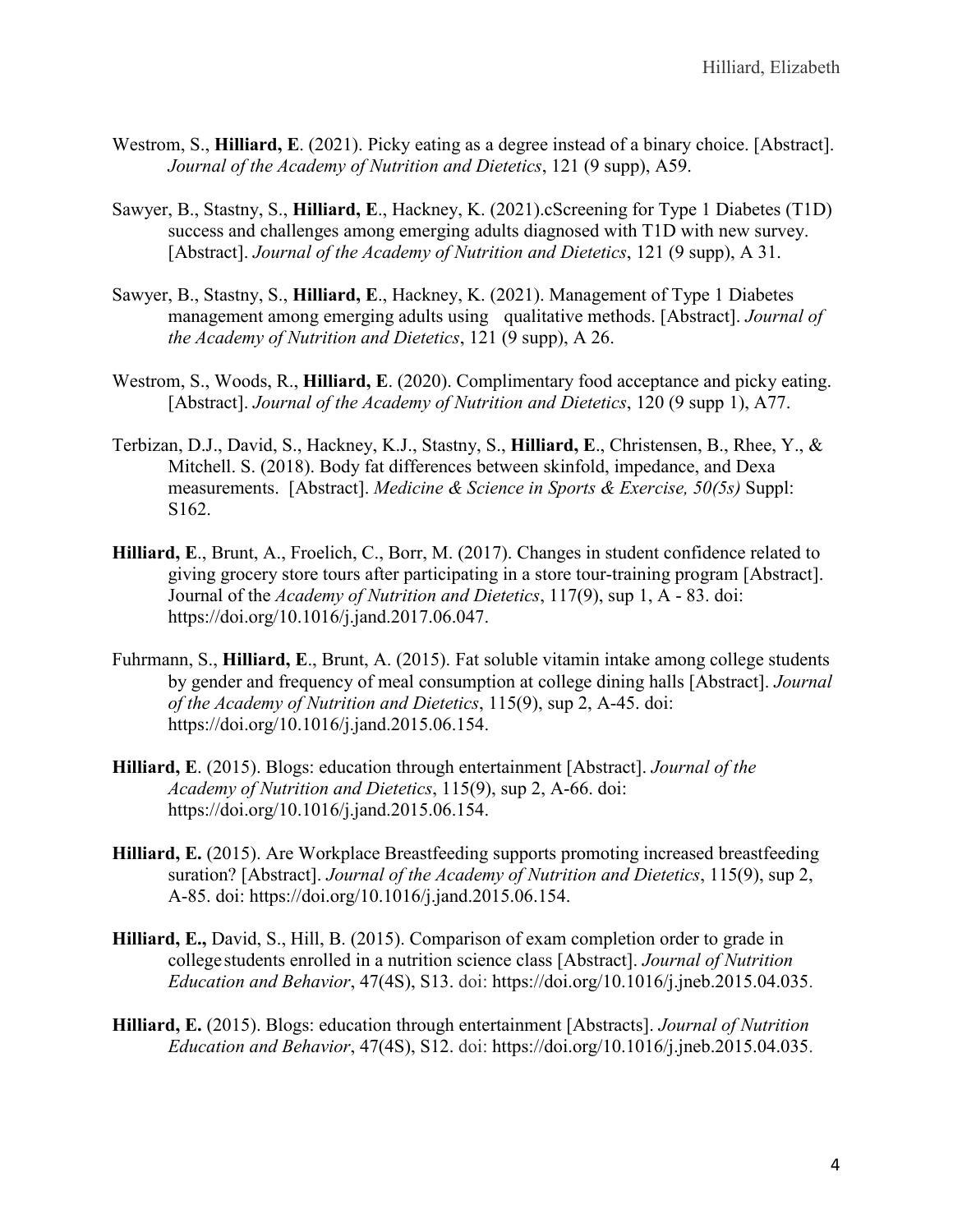#### **Poster Presentations**

- **Hilliard, E**., Westrom, S. (2021). Picky eating as a degree instead of a binary choice. *Food and Nutrition Conference & Expo*, Virtual Conference, October 2021.
- **Hilliard, E.,** Twiss, B., Pearson, M. (2021). How TRIO Upward Bound students describe their diet. *Food and Nutrition Conference & Expo*, Virtual Conference, October 2021.
- Sawyer, B., Stastny, S., **Hilliard, E**., Hackney, K. (2021). Screening for Type 1 Diabetes (T1D) success and challenges among emerging adults diagnosed with T1D. *Food and Nutrition Conference & Expo*, Virtual Conference, October 2021.
- Sawyer, B., Stastny, S., **Hilliard, E.**, Hackney, K. (2021). Management of Type 1 Diabetes management among emerging adults using qualitative methods. *Food and Nutrition Conference & Expo*, Virtual Conference, October 2021.
- **Hilliard, E**., Westrom, S., Klein, B. (2021). Advice to breastfeeding parents during COVID: what were they told to do? *United States Breastfeeding Conference and Convening*, Virtual Conference, June 2021.
- **Hilliard, E.** Twiss, B. (2021). Disparities in communication: A discussion with Upward Bound students. [Poster Presentation]. *National Conference on Race and Ethnicity*, Virtual Conference, June 2021.
- **Hilliard, E**., Twiss, B., Pearson, M. (2020). Exploring racism and classism in healthcare: A discussion with Upward Bound students. [Poster Presentation]. *National Conference on Race and Ethnicity,* Virtual Conference, June 2020.
- **Hilliard, E.** (2018). Maximizing the effectiveness of workplace lactation support programs. [Poster Presentation]. *United States Breastfeeding Committee*, August 2018.
- Terbizan, D.J., David, S., Hackney, K.J., Stastny, S., **Hilliard, E.,** Christensen, B., Rhee, Y., Mitchell, S. (2018). Body fat differences between skinfold, impedance, and DEXA measurements. [Poster Presentation]. *American College of Sports Medicine*, Orlando, FL.
- **Hilliard, E.**, Brunt, A., Froelich, C., Borr, M. (2017). Changes in Student Confidence Related to Giving Grocery Store Tours After Participating in a Store Tour-Training Program [Poster Presentation]. *Academy of Nutrition and Dietetics*, Chicago, IL.
- Fuhrmann, S., **Hilliard, E.**, Brunt, A. (2015). Fat soluble vitamin intake among college students by gender and frequency of meal consumption at college dining halls [Poster Presentation]. *Academy of Nutrition and Dietetics*, Nashville, TN.
- **Hilliard, E.** (2015). Blogs: Education through entertainment [Poster Presentation]. *Academy of Nutrition and Dietetics*, Nashville, TN.

**Hilliard, E.** (2015). Are Workplace Breastfeeding Supports Promoting Increased Breastfeeding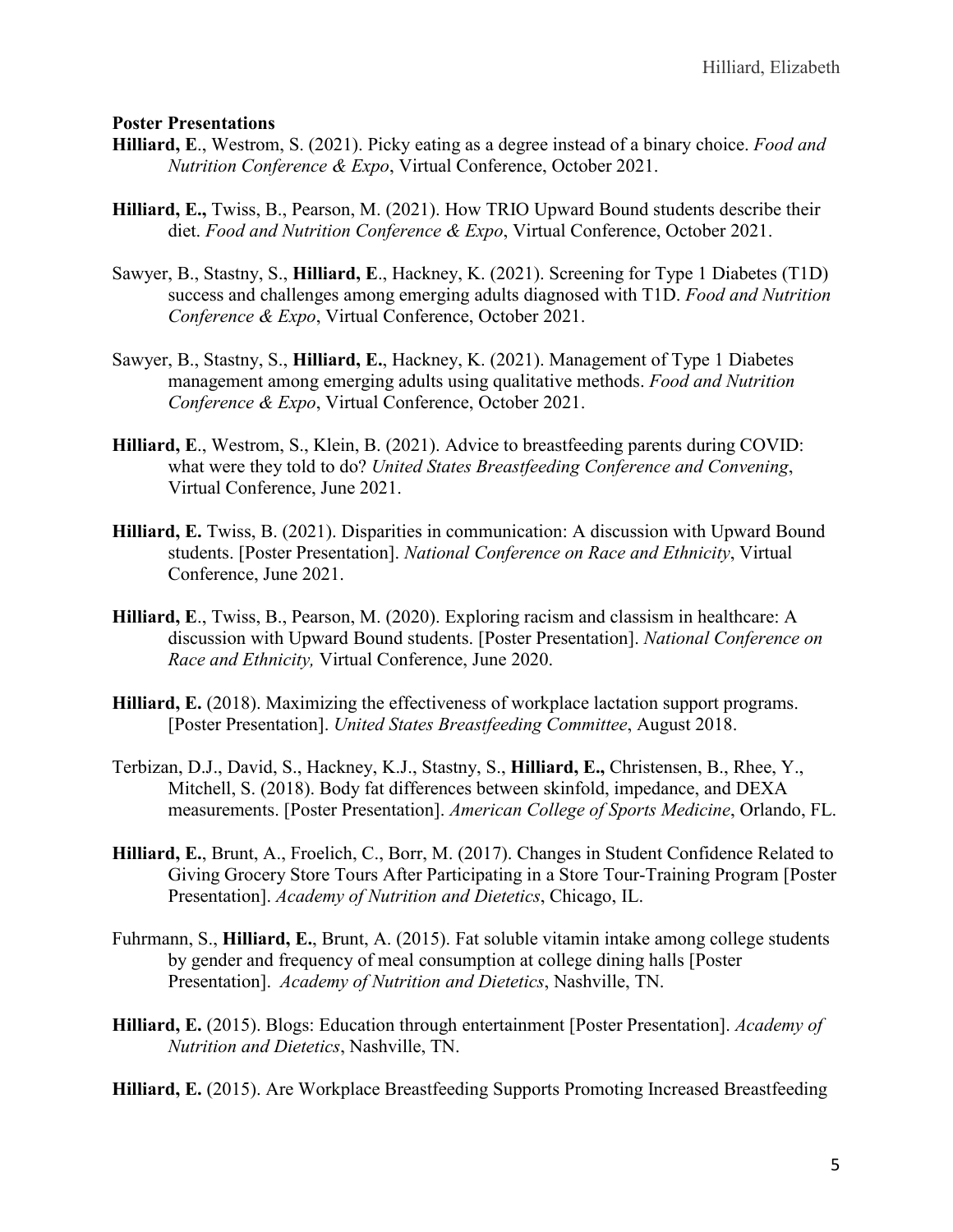Duration? [Poster Presentation]. *Academy of Nutrition and Dietetics*, Nashville, TN.

- **Hilliard, E.,** David, S., Hill, B. (2015). Comparison of exam completion order to grade in college students enrolled in a nutrition science class [Poster Presentation]. *Society for Nutrition Education and Behavior*, Pittsburg, PA.
- **Hilliard, E.** (2015). Blogs: Education through entertainment [Poster Presentation]. *Society for Nutrition Education and Behavior*, Pittsburg, PA.

#### **Other Presentations**

- **Hilliard, E**. (2020). Incorporating breastfeeding into clinical practice: A starter's guide. [Presentation]. *North Dakota Academy of Nutrition and Dietetics 2020 Nutrition Symposium*, Fargo, ND.
- **Hilliard, E.** (2020). Breastfeeding and the importance of support from the healthcare system. [Presentation]. *North Dakota Academy of Nutrition and Dietetics 2020 Nutrition Symposium*, Fargo, ND.
- **Hilliard, E.** (2019). The North Dakota Infant Friendly business designation: where are we now? [Webinar]. *North Dakota Department of Health.*
- **Hilliard, E.** (2018). Maximizing the effectiveness of workplace lactation support programs. [Breakfast Table Breakout Session]. *United States Breastfeeding Committee*, Atlanta, GA.

#### **GRANTS**

#### **Submitted (under review)**

National Institutes of Health PAR-21-213 (resubmission) (PI) (Decision April 2022) Telehealth, health messaging and COVID – 19 status and relationship to disparities in breastfeeding initiation and duration

Funding Requested: \$378,524

The purpose of this proposal is to partner with the Minnesota and Texas WIC Programs (99,497 and 813,000 monthly participants, respectively) to research vulnerable populations (by income, race, ethnicity, and cultural identity) and breastfeeding adherence during COVID – 19. Additionally, the project will an exploration of the use of telehealth to promote breastfeeding within this population.

#### **Funded**

North Dakota Department of Health (PI) – March 2019 – May 2021

The North Dakota Infant Friendly Business Designation: Benefits for Employers Funded - \$12,885 for year 1 (\$42,801 for 3 years)

The purpose of this grant is to fund research examining employers' perceptions of the benefits and barriers to supporting breastfeeding employees who have returned to paid employment outside the home. The project will include focus groups conducted with a sample of State of North Dakota human resource (HR) managers. The study will also include a survey of all HR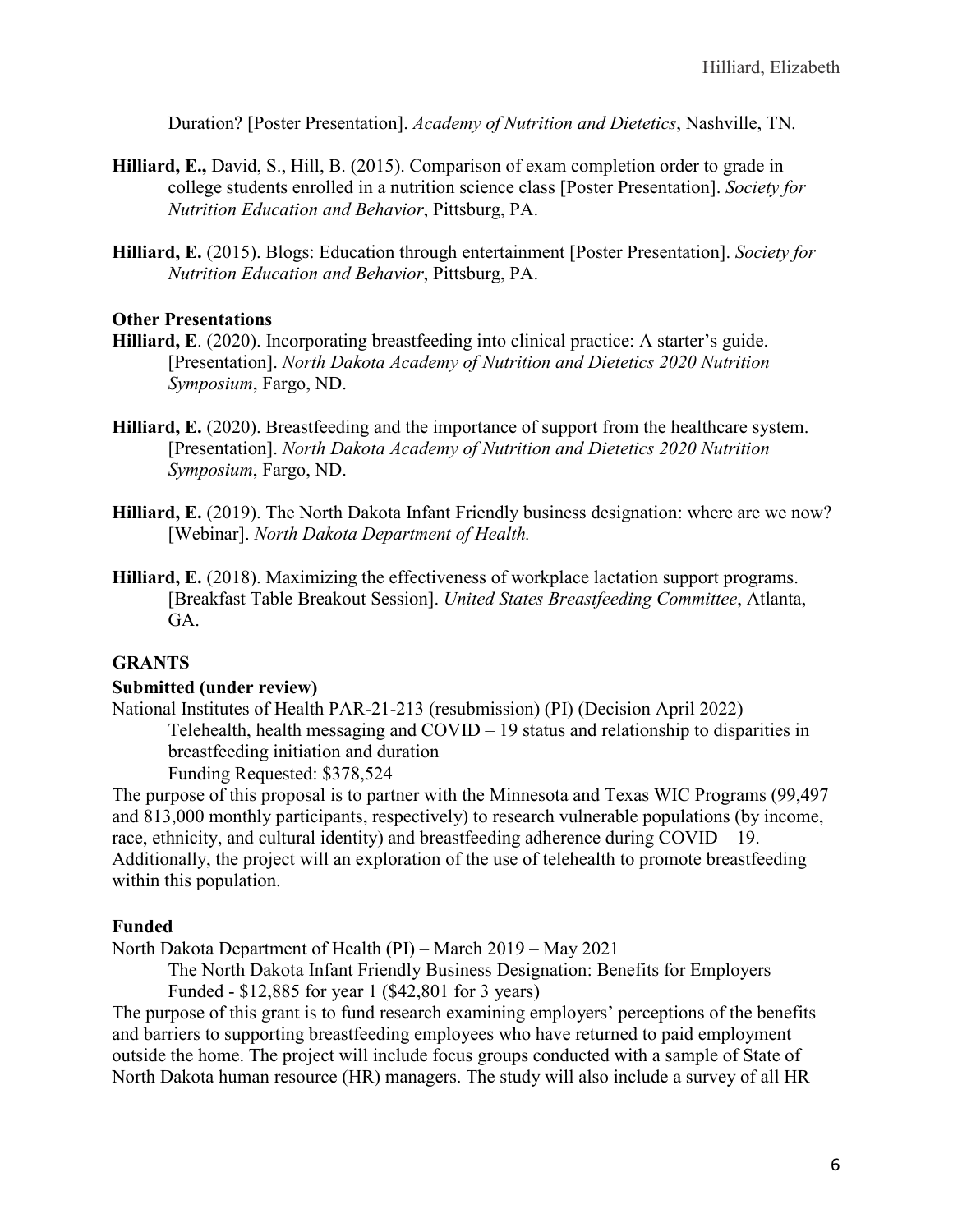managers with the State of North Dakota. This research will include an examination of the financial benefits of enacting the designation.

Produce for Better Health (PI) – May 2015 Grocery Store Tour Training Program

Funded for \$2,760

The purpose of this grant was to provide funding to train nutrition and dietetics students in giving produce - based grocery store tours. The funding was used to hire two instructors with extensive experience in giving grocery store tours. The instructors provided 6 hours of training to NDSU Dietetics students and then supervised the students while each gave 2 grocery store tours to other NDSU students. The funding was also used to purchase produce trays for taste testing at the grocery stores and to purchase a tablet that could be used to demonstrate produce and grocery shopping apps.

### **Unfunded**

National Institutes of Health PAR-21-213 (PI) – June 2021

Telehealth, health messaging and COVID – 19 status and relationship to disparities in breastfeeding initiation and duration

Funding Requested: \$217,500

The purpose of this proposal is to partner with the Minnesota WIC Programs (99,497 participants) to research vulnerable populations (by income, race, ethnicity, and cultural identity) and breastfeeding adherence during COVID – 19. Additionally, the project will an exploration of the use of telehealth to promote breastfeeding within this population.

Sanford Collaborative Research Seed Grant Program (co-PI) – March 2018

Smelling Flavors: Improving diet by increasing exposure to flavors during breast or bottle feeding.

Unfunded \$50,650

Our goal was to improve the diet of children in North Dakota, targeting vegetables and meats, by increasing exposure to flavors, via smell enhancements during breastfeeding and formula feeding. The funding will be used for materials such as, scents, sock bands, journals, etc, staffing for the project, presentation of results, and participant incentives.

Gerber (co-PI) – May 2017

Smelling Flavors: Improving diet by increasing exposure to flavors during breast or bottle feeding.

Unfunded \$156,513.27

Our goal was to improve the diet of children in North Dakota, targeting vegetables and meats, by increasing exposure to flavors, via smell enhancements during breastfeeding and formula feeding. The funding would have been used for materials such as, scents, sock bands, journals, etc, staffing for the project, presentation of results, and participant incentives.

Robert Wood Johnson Foundation (co-PI) – January 2017

Increasing exposure to flavors using smell to improve infants' diet. Unfunded \$85,502.50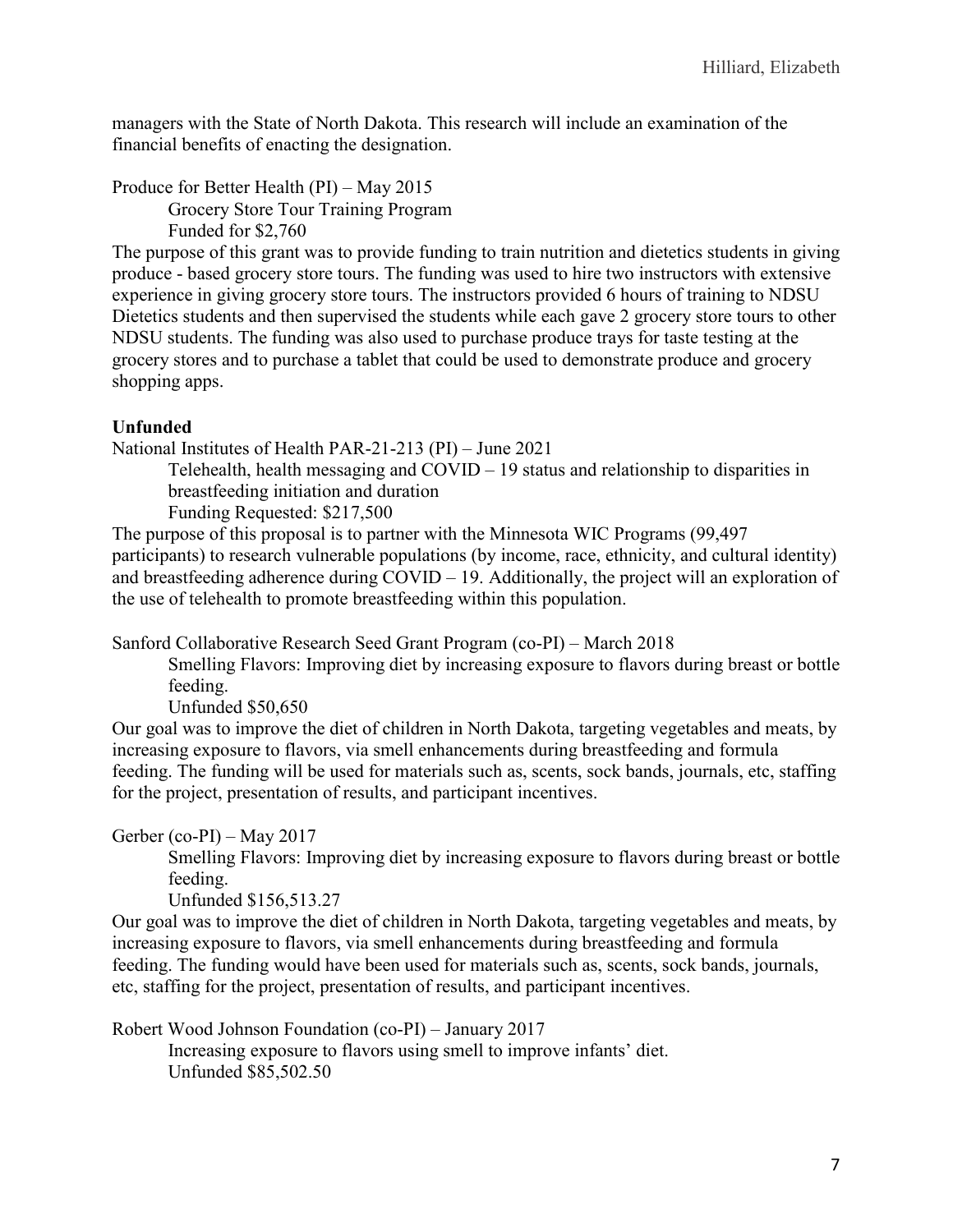Our goal was to improve the diet of children in North Dakota, targeting vegetables and meats, by increasing exposure to flavors, via smell enhancements during breastfeeding and formula feeding. The funding would have been used for materials such as, scents, sock bands, journals, etc, staffing for the project, presentation of results, and participant incentives.

Medica (co-PI) – December 2016

Increasing exposure to flavors using smell to improve infants' diet. Unfunded \$23,870

Our goal was to improve the diet of children in North Dakota, targeting vegetables and meats, by increasing exposure to flavors, via smell enhancements during breastfeeding and formula feeding. The funding would have been used for materials such as, scents, sock bands, journals, etc, staffing for the project, presentation of results, and participant incentives.

HRSA-14-070 (Collaborator) – February 2014

Nurse Education, Practice, Quality, and Retention – Interprofessional Collaborative Practice

Unfunded

The goal of this program was for students in a variety of health professions including nursing, pharmacy, physical therapy, and dietetics to practice collaborating on patient care through participating in home visits with patients in the Fargo/Cass County community. Students would have learned the role of other health care professionals and how cooperation with other health care professionals maximizes patient care.

### **ONGOING RESEARCH**

Hilliard, E., Draxten, M. (Ongoing). Differences in breastfeeding duration before and after initiation of breastfeeding accommodations in a workplace. (HE18097). Collaboration with Fargo Cass Public Health to determine change in employee breastfeeding duration rates after businesses develop a dedicated lactation space that was funded by a mini – grant from Fargo Cass Public Health.

### **MENTORED STUDENTS**

### **Graduate**

Alicia Gonzalez Quiroz (2019 – Present). PhD Exercise and Nutrition Science Dissertation: The relationship among the perception of healthy body weight, parent's dieting behavior and child's dieting behavior to body mass index and diabetes.

Kayla Carlson (2019 – Present). PhD Exercise and Nutrition Science Dissertation: Not started

Alliana Houfek (2021 – Present). M.S. Exercise/Nutrition Science Thesis: Not started yet

Savanna Jellison (2019 – 2021). M.S. Exercise/Nutrition Science. Thesis: Development of a picky eating spectrum in college students.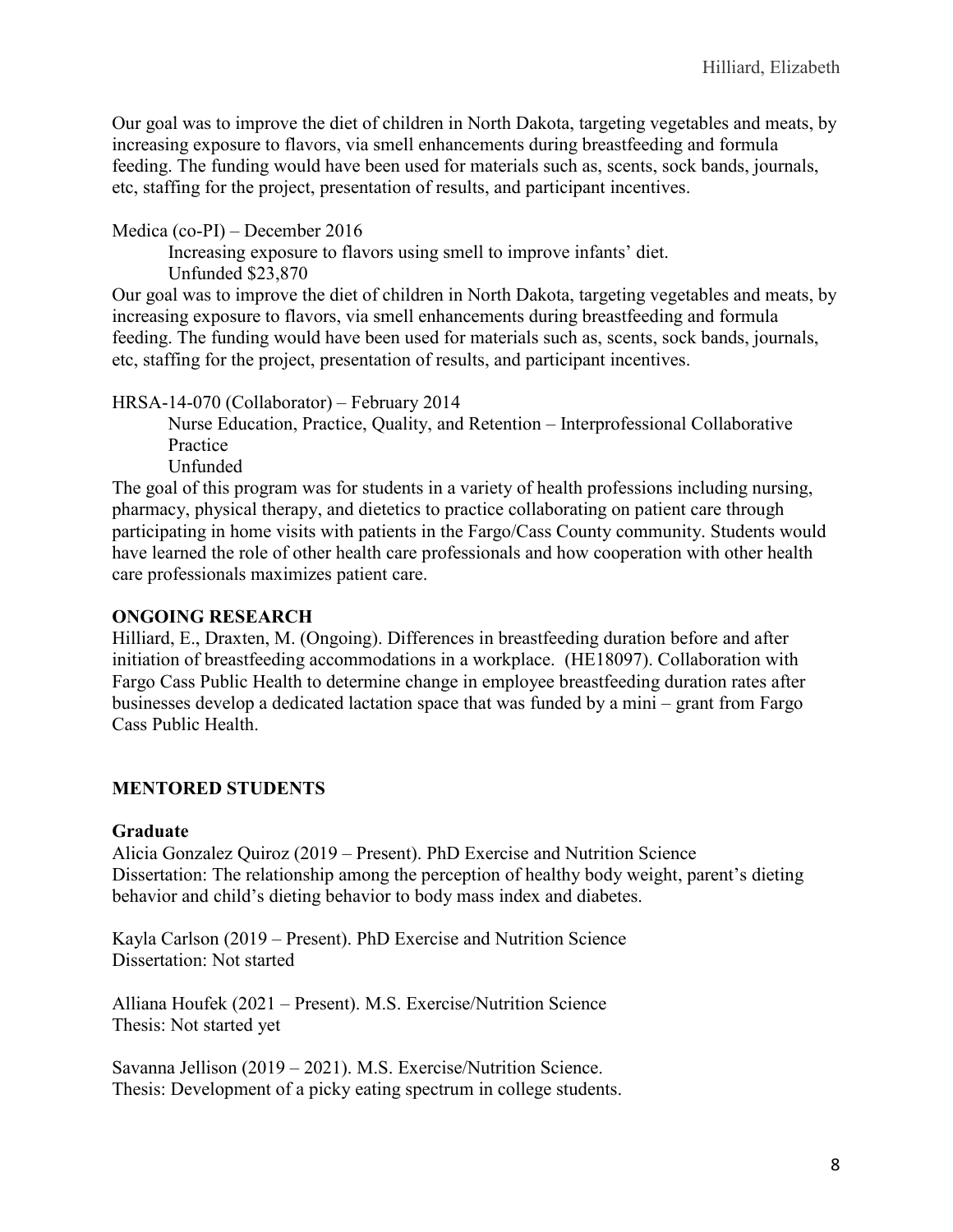Brittany Twiss (2019 – 2021). M.S. Exercise/Nutrition Science.

Thesis: Characteristic IBS symptoms, a marker of impaired gastrointestinal microflora, effects on eating behaviors and mental health in times of stress.

Irena Bobicic (2021 – Present). M.S. Exercise/Nutrition Science (non – Thesis option)

Rachel Warner (2021 – Present). M.S. Exercise/Nutrition Science (non – Thesis option)

Brittany Schmidt (2021). M.S. Exercise/Nutrition Science (non – Thesis option)

Carolyn Kryzer (2019 – Present). M.S. Dietetics (non-Thesis option).

Whitney Graham (2019 – Present). M.S. Dietetics (non-Thesis option).

Rachel Koscielecki (2019 – 2021). M.S. Dietetics (non-Thesis option).

Emma Shalow (2019 – 2021). M.S. Dietetics (non-Thesis option).

Madison Millner (2016 – 2018). M.S. Exercise/Nutrition Science. Thesis: Communication in the workplace: does communicating breastfeeding needs affect breastfeeding duration for working mothers?

Christa (Stangl) Froelich (2015 – 2017). M.S. Exercise/Nutrition Science. Thesis: Attracting a new generation of participants to the Elderly Nutrition Program

Samantha Fuhrmann (2013 - 2015). M.S. Exercise/Nutrition Science. Thesis: Intake of fat-soluble vitamins among undergraduate college students attending North Dakota State University

Michelle Caldarone (2013 - 2015). M.S. Exercise/Nutrition Science. Thesis: Caffeine intake in college students.

### **Undergraduate**

Brynn Klein (2021). B.S. Dietetics Project: Breastfeeding practices during COVID – 19.

Julia Lutgen (2019). B.S. Dietetics. Project: Motivation to continue breastfeeding after women return to work.

Allison Schneidermann (2019). B.S. Dietetics Project: North Dakota Infant Friendly business designation: benefits to employers.

Sallie Yackowicz (2018). B.S. Dietetics Project: Dietitians as lactation consultants: the pathways to and importance of this professional role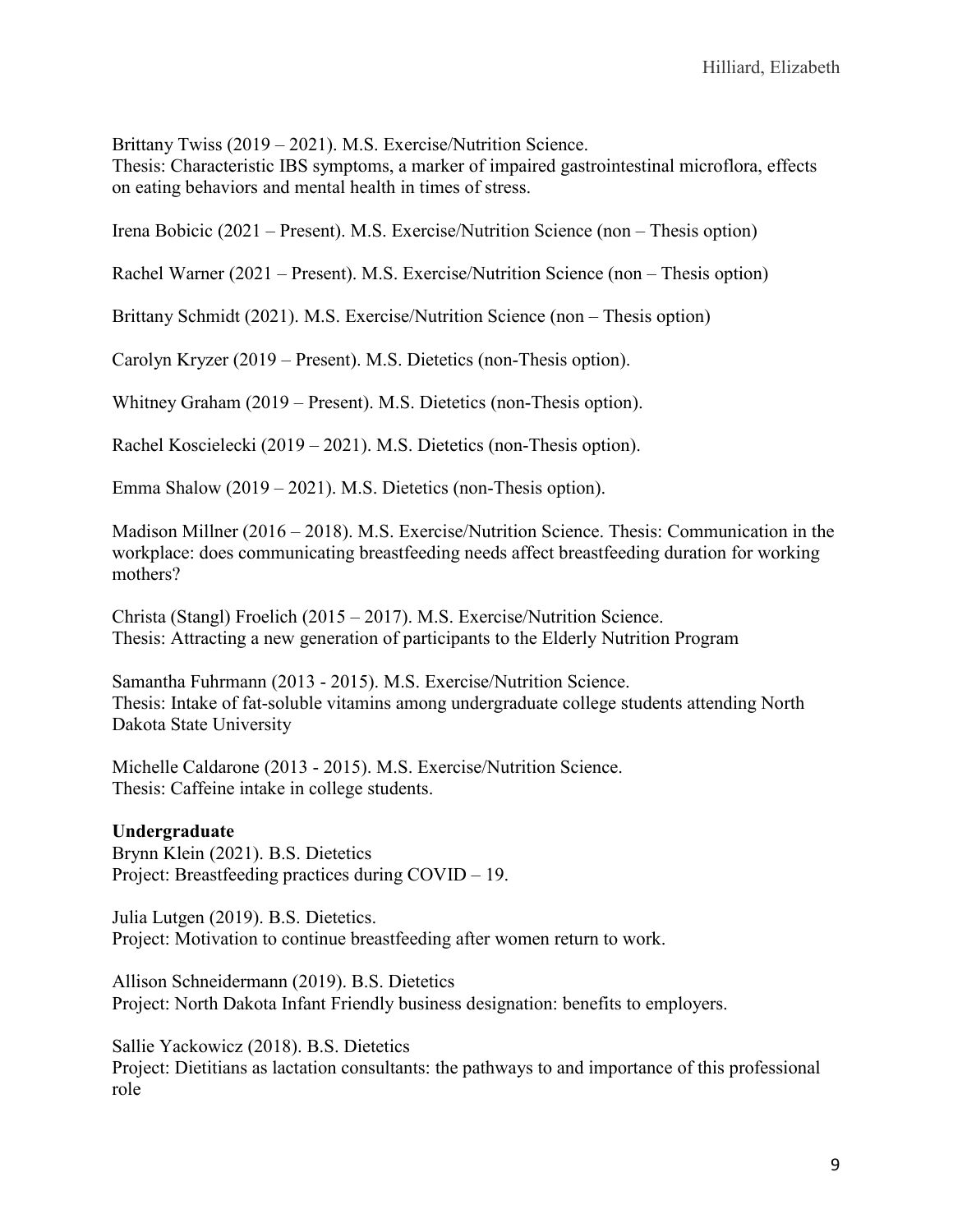### **AWARDS AND HONORS**

| College of Human Development and Education Robert and Patty Hendrickson      |      |
|------------------------------------------------------------------------------|------|
| <b>Faculty Development Award</b>                                             | 2018 |
| College of Human Develop and Education Outstanding Teacher Award             | 2016 |
| North Dakota Academy of Nutrition and Dietetics Outstanding Dietetics        |      |
| <b>Educator Award</b>                                                        | 2015 |
| Nutrition and Dietetics Educators and Preceptors Outstanding Dietetics       |      |
| <b>Educator Award</b>                                                        | 2015 |
| College of Human Development and Education Exceptional Contributions from an |      |
| <b>Emerging Teacher</b>                                                      | 2015 |
| Nancy Greene Scholarship from the North Carolina Association of Local        |      |
| <b>Nutrition Directors</b>                                                   | 2007 |
|                                                                              | 2006 |
| Ruth Mary Griswold Scholarship at Indiana University                         | 1996 |
|                                                                              |      |

# **INVITED TALKS**

"Introducing Table Foods", presentation for childcare providers. Sponsor: Fargo Cass Public Health, November 5, 2018.

"Introducing Table Foods", presentation for childcare providers. Sponsor: NDSU Wellness Center Childcare, August 20, 2018.

"Introducing Table Foods", presentation for childcare providers. Sponsor: Fargo Cass Public Health, April 7, 2018.

"Benefits of Breastfeeding", presentation for childcare providers. Sponsor: Fargo Cass Public Health, March 1 and November 4, 2017.

ND Breastfeeding Skills Training, Presentation for health care providers. Sponsor: ND Department of Health, March 7, 2017.

"Nutrition and Tooth Decay", presentation for dental hygienists. Sponsor: Foothills District Dental Hygienists Association, 2003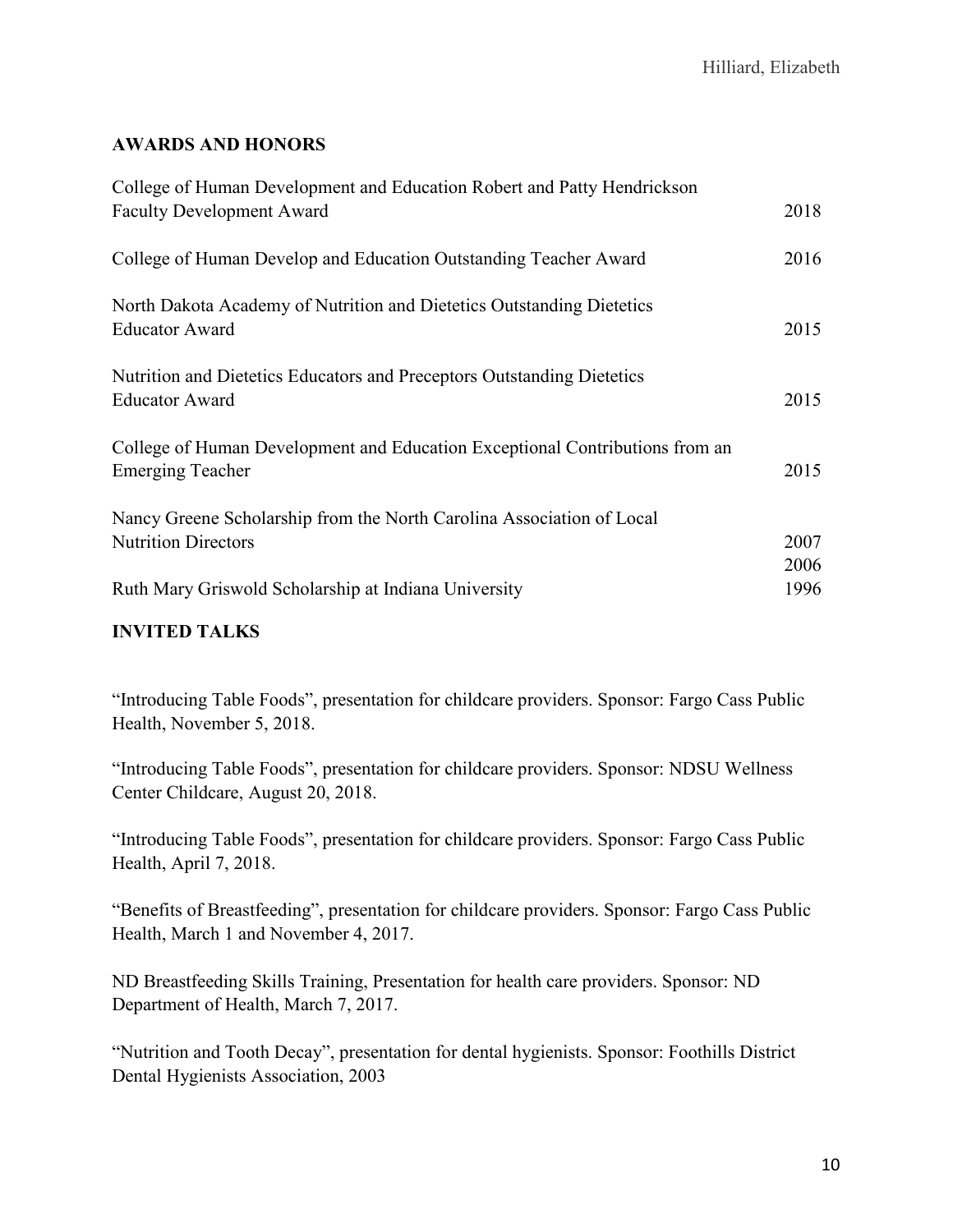"Nutrition and Children*",* presentation for dietitians. Sponsor: Foothills District Dietetic Association, 2002.

### **INTERVIEWS, COLUMNS, MEDIA**

Hilliard, E. (2021). Healthy eating tips from an NDSU dietetics expert. On- air interview on January 21, 2021 retrieved from [https://www.valleynewslive.com/2021/01/21/ndt-healthy-eating-tips-from-and-ndsu-](https://www.valleynewslive.com/2021/01/21/ndt-healthy-eating-tips-from-and-ndsu-dietetics-expert/?fbclid=IwAR2rF6wj83_P9y89GwB3mig0LgVfxw-R4z62kKJm7vHsuuH2f05tnAkfW08)

[dietetics-expert/?fbclid=IwAR2rF6wj83\\_P9y89GwB3mig0LgVfxw-](https://www.valleynewslive.com/2021/01/21/ndt-healthy-eating-tips-from-and-ndsu-dietetics-expert/?fbclid=IwAR2rF6wj83_P9y89GwB3mig0LgVfxw-R4z62kKJm7vHsuuH2f05tnAkfW08)[R4z62kKJm7vHsuuH2f05tnAkfW08](https://www.valleynewslive.com/2021/01/21/ndt-healthy-eating-tips-from-and-ndsu-dietetics-expert/?fbclid=IwAR2rF6wj83_P9y89GwB3mig0LgVfxw-R4z62kKJm7vHsuuH2f05tnAkfW08)

- Filley, T. (2018). College students and hunger. *WDAY* news interview. Retrieved from https://www.wday.com/news/education/4428470-college-student-hunger-many-struggle eat-while-school.
- Hilliard, E. (2016 2017). Does breastfeeding have long term benefits? *Eat Smart, Play Hard Magazine.* Retrieved from *https://www.ag.ndsu.edu/food/health-and nutrition/eatsmart/eat-smart.-play-hard.-magazines-1/2018-19-eat-smart-play-hard magazine/we-are-expecting-our-first-baby-and-i-have-been-encouraged-to-breastfeed my-baby-does-breastfeeding-have-long-term-benefits*
- Hilliard, E., & Stastny, S. (2015). Spring clean your health: renew the mind and body with a review of habits. Lead story by reporter Anna G. Larson, Fargo Forum, Fargo, ND.
- Larson, A. (2014, April 8). Revamped food labels make choices easier. *Jamestown Sun*. Retrieved April 9, 2014 https://www.jamestownsun.com/lifestyle/home-and garden/2488928 revamped-food-labels-make-choices-easier.
- Larson, A. (2014, March 15). A gulp of nutrients in every glass. *The Fargo Forum*, pp. B1, B4.
- Knudson, P. (2014, February 11). Picky eaters: parents set rules to instill healthy eating habits. *Grand Forks Herald*. Retrieved February 11, 2014 from http://www.grandforksherald.com/lifestyle/family/2227541-picky-eaters-parents-set rules-instill-healthy-eating-habits.
- Knudson, P. (2014, February 20). Picky eaters: Parents set rules to instill healthy eating habits. *The Forum*, pp. B1, B5.
- Hilliard, E. (2014 2015). How can I help my overweight child? *Eat Smart Play Hard Magazine.* Retrieved from https://www.ag.ndsu.edu/food/health-and nutrition/eatsmart/eat-smart.-play-hard.-magazines-1/2014-2015-eat-smart.-play-hard. magazine-1/how-can-i-help-my-overweight-child.

Holt, M. (2012, December 27). Local dietitians break down eight nutrition myths. *Inforum*.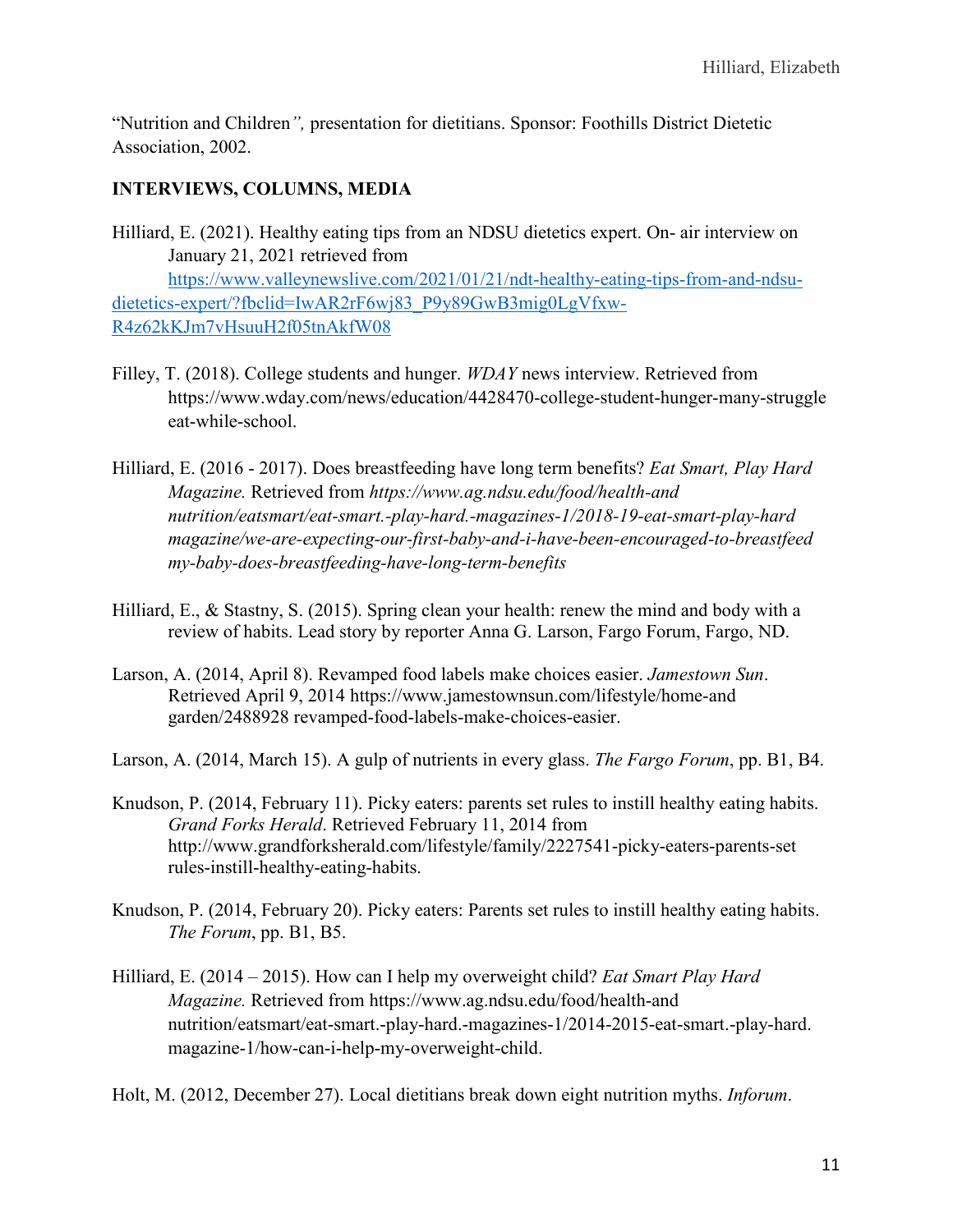Retrieved from hthttp://www.inforum.com/lifestyles/food/3036828-local-dietitiansbreak-down-eight-nutrition-myths.

- Johnson, N (Interviewer). (2012, February 21). *'SU TV News* [Television broadcast]. Fargo, ND: Bison Information Network. http://www.youtube.com/watch?v=egJ5taQTPtw.
- Hilliard, E. (2012-2013). Ask an expert. *Eat Smart. Play Hard Magazine.* Retrieved from https://www.ag.ndsu.edu/food/health-and-nutrition/eatsmart/eat-smart.-play-hard. magazines-1/2012-esph-magazine/ask-an-expert-salt-intake.

# **WORK HISTORY**

### **North Dakota State University**, Fargo ND

**Associate Professor** (August 2019 – Present)

Responsible for establishing and maintaining a research agenda and securing external funding, teaching undergraduate and graduate classes in dietetics and nutrition, advising and mentoring undergraduate and graduate students for academics and research, participation in graduate faculty committee.

### **Associate Professor of Practice (**August 2017 – Present)

Program Coordinator for the Dietitian Education Program (DEP): developed and received approval from ACEND and NDSU for an accelerated BS/MS coordinated program for dietetics, managed budget for the DEP, taught 7 courses, coordinated 4 labs including internship placements, advised for undergraduate students. Member and chair of faculty search committees, member of Technology in Education and Research committee, Coordinator of the Dietetics Advisory Board and Dietetics Workgroup, faculty advisor for Student Association of Nutrition and Dietetics.

### **Assistant Professor of Practice** (August 2011 – May 2017)

Program Coordinator for the Dietitian Education Program (DEP): prepared and organized 2015 accreditation site visit and received reaccreditation for 7 years, managed budget for the DEP, taught 4 courses, and coordinated 4 labs, academic advised undergraduate students. Member of Faculty Senate, member of faculty search committees, member of Technology in Education and Research committee, member of the Human Development and Education Leadership Group, Coordinator of the Dietetics Advisory Board and Dietetics Workgroup, faculty advisor for Student Association of Nutrition and Dietetics.

### **Holy Trinity Lutheran Church**, Hickory, NC

**Nursery Coordinator**, part – time (November 2009 – June 2011) Scheduled paid nursery staff and volunteers, hired and terminated staff, developed and maintained policies and procedures, managed nursery budget, worked in the nursery.

**Children's Developmental Services Agency**, Hickory, NC **Nutritionist III** (March 2008 – June 2011)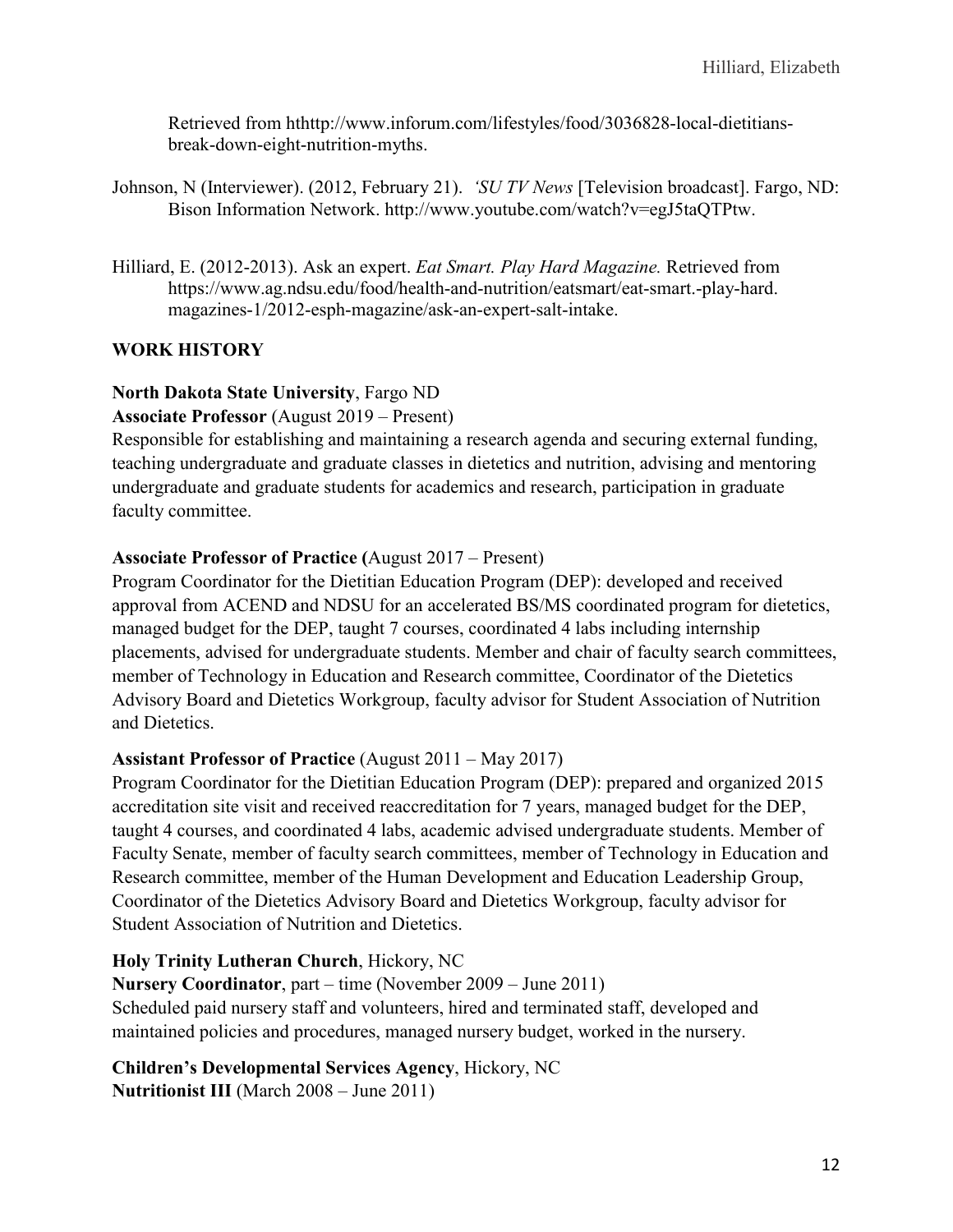Nutrition assessment and follow-up of nutritionally at-risk children birth to age 3, coordinated quarterly statewide nutritionist meetings, maintained Infant-Toddler Certification, developed continuing education presentations for local CDSA staff, precepted dietetic interns.

**Catawba County Health Department** - Women, Infants, and Children Program, Hickory, NC **Nutritionist II/Vendor Coordinator** (August 2001 – February 2008)

Provided nutrition assessment, education and follow-up to high risk pregnant and post-partum women, infants, and children; monitored 35 WIC approved stores; participated in the Eat Smart, Move More Committee; precepted dietetic interns

**Frye Regional Medical Center**, Hickory, NC

**Neonatal Intensive Care Unit Dietitian,** part – time (February 2002 – February 2003) Nutrition assessment and follow-up of premature infants.

# **McLeod Regional Medical Center**, Florence, SC

**Nutrition Support Dietitian** (January 2001 – June 2001)

In conjunction with hospital pharmacists, assessed and adjusted parenteral feedings, assessed and adjusted enteral feedings, member of Clinical Effectiveness Committee, revised hospital enteral nutrition formulary.

# **Medical College of Georgia**, Augusta, GA

**Clinical Dietitian (**February 1999 – December 2000)

Nutrition assessment, follow-up and education of pediatric patients including those with renal disease, cancer, developmental disabilities and failure to thrive; adjustment of enteral and parenteral nutrition for children in the Pediatric Intensive Care Unit; computations of diets adjusted for calorie, protein and vitamin/mineral content; dietetic intern preceptor; provided nutrition education for nurses, medical students, residents, and physicians

### **St. Joseph Medical Center**, Augusta, GA

**Clinical Dietitian (**August 1998 – January 1999)

Nutrition assessment, follow-up and education hospital patients with varying medical conditions, adjusted enteral feedings, nutrition assessment and education for outpatient clinic.

# **LANGUAGES**

English – native language Spanish – speak, read, and write with basic competence

# **MEMBERSHIPS**

North Dakota Breastfeeding Coalition – Secretary for 2 years (2014 – 2016), chair of worksite support sub-committee (2016)

Academy of Nutrition and Dietetics (1998 – present)

North Dakota Academy of Nutrition and Dietetics – Delegate to the Academy of Nutrition and Dietetics (2016 – 2019)